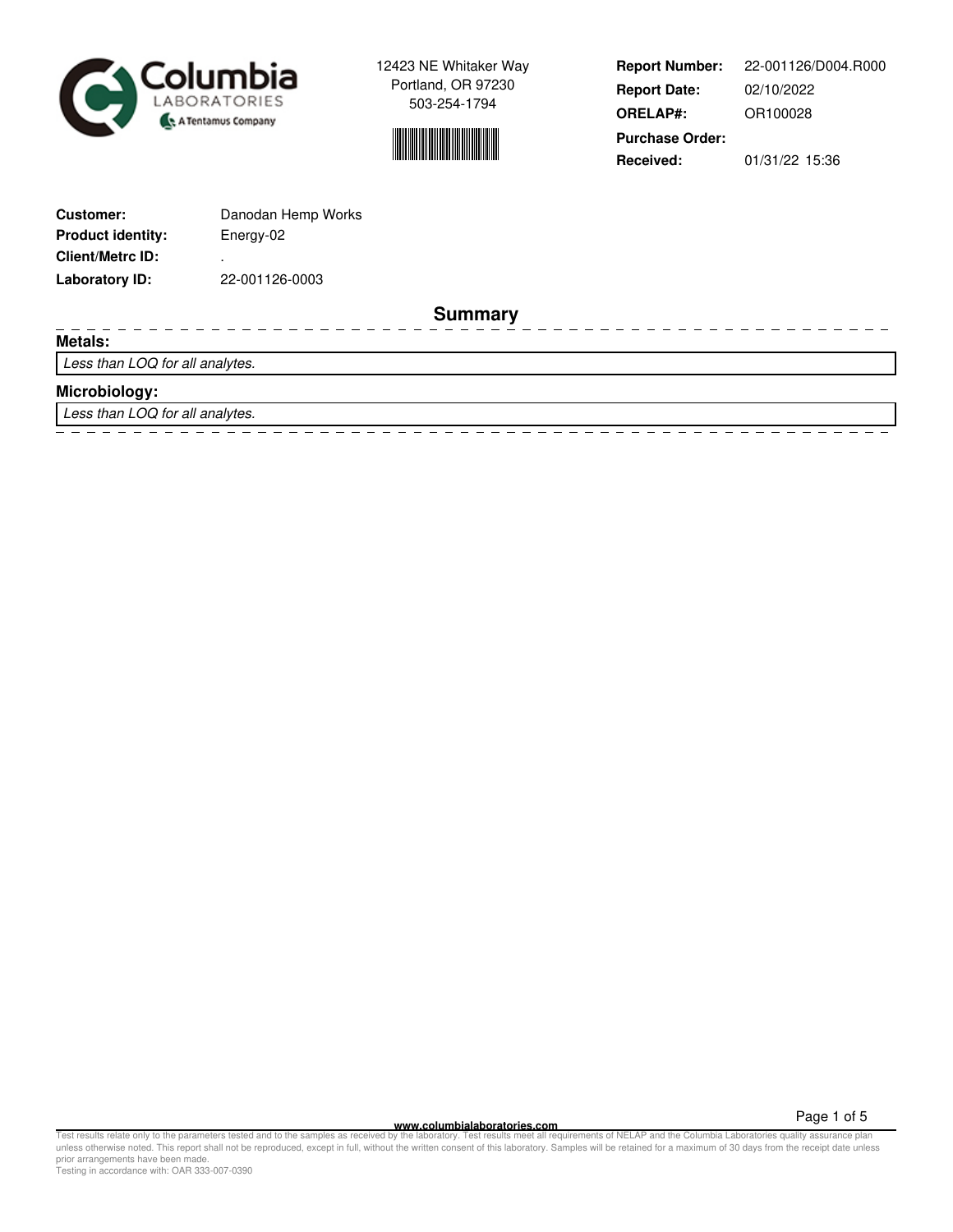



**Report Number: Report Date: ORELAP#:** 02/10/2022 OR100028 **Received:** 01/31/22 15:36 **Purchase Order:** 22-001126/D004.R000

| Customer:                   | Danodan Hemp Works<br>6019 NF MLK Jr Blvd<br>Portland Oregon 97211<br>United States of America (USA) |
|-----------------------------|------------------------------------------------------------------------------------------------------|
| <b>Product identity:</b>    | Energy-02                                                                                            |
| <b>Client/Metrc ID:</b>     |                                                                                                      |
| <b>Sample Date:</b>         |                                                                                                      |
| Laboratory ID:              | 22-001126-0003                                                                                       |
| <b>Evidence of Cooling:</b> | No                                                                                                   |
| Temp:                       | 19.8 °C                                                                                              |
| Relinquished by:            | Client                                                                                               |

# **Sample Results**

| Microbiology            |         |        |              |            |              |          |                         |                     |   |
|-------------------------|---------|--------|--------------|------------|--------------|----------|-------------------------|---------------------|---|
| Analyte                 | Result  | Limits | <b>Units</b> | <b>LOQ</b> | <b>Batch</b> | Analyze  | <b>Method</b>           | <b>Status Notes</b> |   |
| Aerobic Plate Count     | $<$ LOQ |        | ctu/g        | 10         | 2200847      | 02/03/22 | AOAC 990.12 (Petrifilm) |                     | X |
| E.coli                  | $<$ LOQ |        | ctu/g        | 10         | 2200845      | 02/03/22 | AOAC 991.14 (Petrifilm) |                     | х |
| <b>Total Coliforms</b>  | $<$ LOQ |        | ctu/g        | 10         | 2200845      | 02/03/22 | AOAC 991.14 (Petrifilm) |                     | X |
| Staphylococcus aureus   | $<$ LOQ |        | ctu/g        | 10         | 2200848      | 02/02/22 | AOAC 2003.07            |                     | X |
| Mold (RAPID Petrifilm)  | $<$ LOQ |        | ctu/g        | 10         | 2200846      | 02/04/22 | AOAC 2014.05 (RAPID)    |                     | X |
| Yeast (RAPID Petrifilm) | $<$ LOQ |        | ctu/g        | 10         | 2200846      | 02/04/22 | AOAC 2014.05 (RAPID)    |                     | X |
| Pseudomonas spp.        | $<$ LOQ |        | ctu/g        | 10         | 2200916      | 02/04/22 | ISO 13720:1995          |                     | X |
| Allergens               |         |        |              |            |              |          |                         |                     |   |
| Analyte                 | Result  | Limits | <b>Units</b> | <b>LOQ</b> | <b>Batch</b> | Analyze  | <b>Method</b>           | <b>Status Notes</b> |   |
| Gluten                  | $<$ LOQ |        | mg/kg        | 5.0        | 2201030      | 02/04/22 | AOAC 991.19 (mod.)      |                     | X |
| <b>Metals</b>           |         |        |              |            |              |          |                         |                     |   |
| Analyte                 | Result  | Limits | <b>Units</b> | <b>LOQ</b> | <b>Batch</b> | Analyze  | <b>Method</b>           | <b>Status Notes</b> |   |
| Arsenic                 | $<$ LOQ | 0.200  | mg/kg        | 0.0759     | 2201165      | 02/09/22 | AOAC 2013.06 (mod.)     | pass                | X |
| Cadmium                 | $<$ LOQ | 0.200  | mg/kg        | 0.0759     | 2201165      | 02/09/22 | AOAC 2013.06 (mod.)     | pass                | X |
| Lead                    | $<$ LOQ | 0.500  | mg/kg        | 0.0759     | 2201165      | 02/09/22 | AOAC 2013.06 (mod.)     | pass                | X |
| Mercury                 | $<$ LOQ | 0.100  | mg/kg        | 0.0380     | 2201165      | 02/09/22 | AOAC 2013.06 (mod.)     | pass                | Х |

**WWW.columbialaboratories.com**<br>unless otherwise noted. This report shall not be reproduced, except in full, without the varitten consent of this laboratory. Test results meet all requirements of NELAP and the Columbia Labo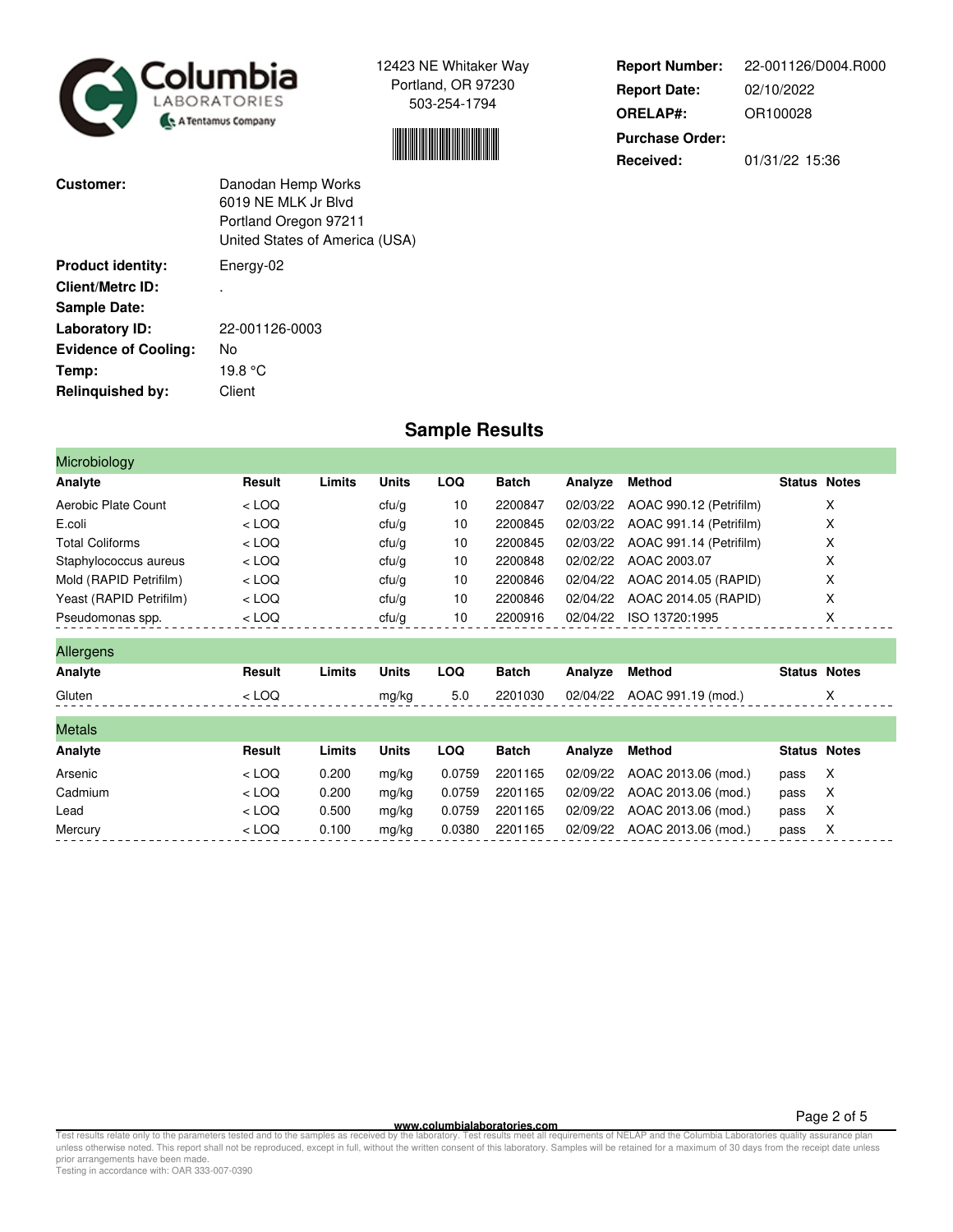



**Report Number: Report Date: ORELAP#:** 02/10/2022 OR100028 **Received:** 01/31/22 15:36 **Purchase Order:** 22-001126/D004.R000

These test results are representative of the individual sample selected and submitted by the client.

### **Abbreviations**

 **Limits:** Action Levels per OAR-333-007-0400, OAR-333-007-0210, OAR-333-007-0220, CCR title 16-division 42. BCC-section 5723

**Limit(s) of Quantitation (LOQ):** The minimum levels, concentrations, or quantities of a target variable (e.g., target analyte) that can be reported with a specified degree of confidence.

# **Units of Measure**

 $ctu/g =$  Colony forming units per gram mg/kg = Milligram per kilogram = parts per million (ppm) % wt =  $\mu$ g/g divided by 10,000

**Glossary of Qualifiers** X: Not ORELAP accredited.

Approved Signatory

Derrick Tanner General Manager

**www.columbialaboratories.com**

Page 3 of 5

Test results relate only to the parameters tested and to the samples as received by the laboratory. Test results meet all requirements of NELAP and the Columbia Laboratories quality assurance plan<br>unless otherwise noted. T prior arrangements have been made. Testing in accordance with: OAR 333-007-0390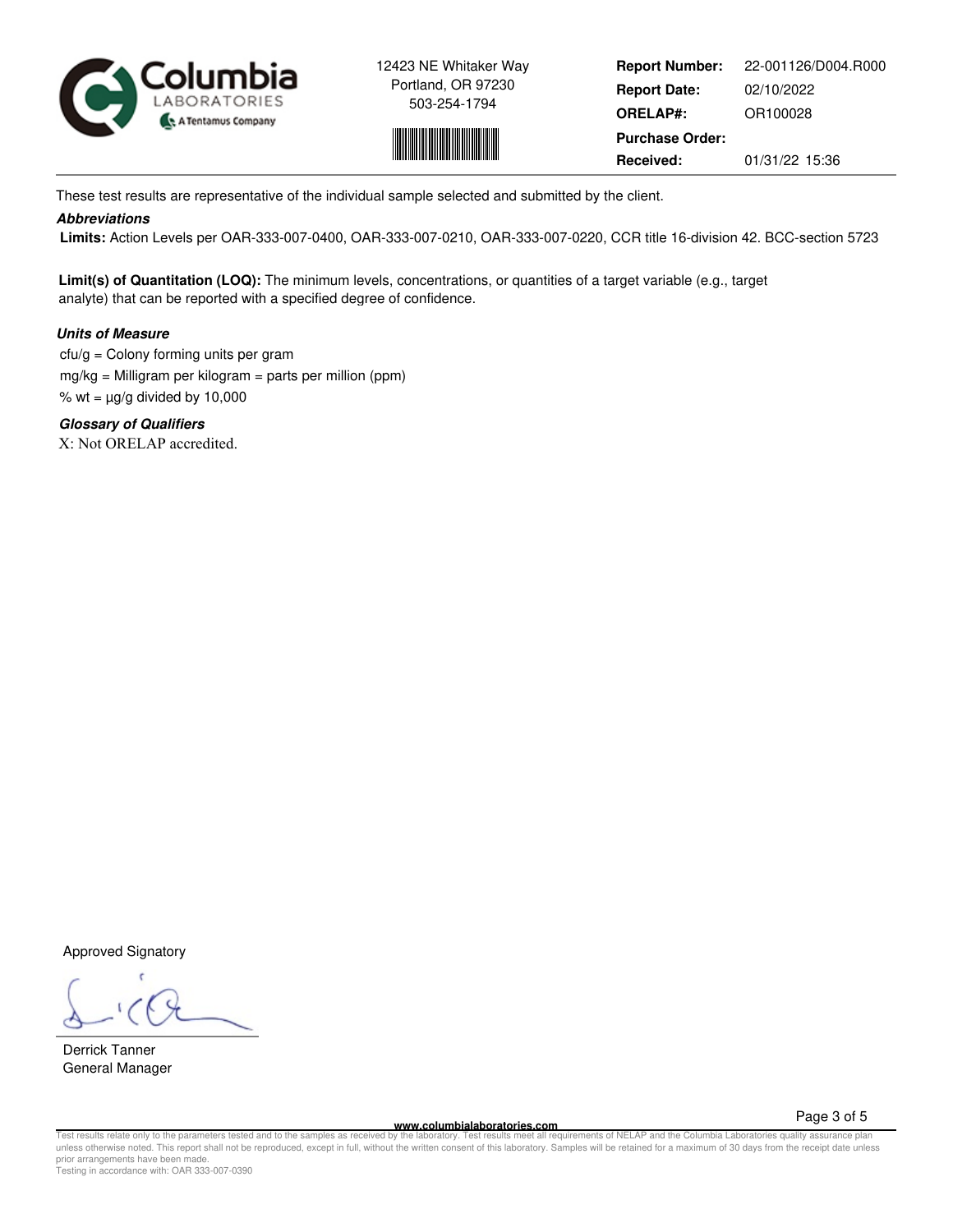



**Report Number: Report Date: ORELAP#:** 02/10/2022 OR100028 **Received:** 01/31/22 15:36 **Purchase Order:** 22-001126/D004.R000

| plumbia            |
|--------------------|
| LABORATORIES       |
| A Tentamus Company |

#### **Hemp Products Chain of Custody Record** Revision: 0.00 Control#: CF002 Rev: 02/27/2020 Eff: 02/27/2020 ORELAP ID: OR100028

|                                                                                                                                                                                                   | Company: Danodan Hempworks   |              |              |                            |                            |                    |      | Analysis Requested |             |      |       |                                                                                                                                                                                                                                                                                                                                                                                                        |                                                                                              |                           |                           |                   |
|---------------------------------------------------------------------------------------------------------------------------------------------------------------------------------------------------|------------------------------|--------------|--------------|----------------------------|----------------------------|--------------------|------|--------------------|-------------|------|-------|--------------------------------------------------------------------------------------------------------------------------------------------------------------------------------------------------------------------------------------------------------------------------------------------------------------------------------------------------------------------------------------------------------|----------------------------------------------------------------------------------------------|---------------------------|---------------------------|-------------------|
| Contact: Steven Sands<br>Street: 6019 NE MLK JR BLVD<br>City: Portland State: OR Zip: 97211<br>Email Results: Steve@danodan.com<br>Ph: (508) 3670896 □ Fx Results: ( )<br>Billing (if different): |                              |              | Heavy Metals | Count<br>Aerobic Plate     |                            |                    |      |                    | Pseudomonas |      |       | PO Number: North Commission of the Commission of the Commission of the Commission of the Commission of the Commission of the Commission of the Commission of the Commission of the Commission of the Commission of the Commiss<br>Report to State - $\Box$ METRC or $\Box$ Other:<br>Turn-around time: □ Standard □ Rush * □ Priority Rush *<br>*Ask for availability<br>Sampled by: Sample Sample By: |                                                                                              |                           |                           |                   |
| Lab<br>ID                                                                                                                                                                                         | Client Sample Identification | Date         | Gluten       |                            |                            | E Coli             | Mold | Yeast              | Staph       |      |       | Sample<br>Type +                                                                                                                                                                                                                                                                                                                                                                                       |                                                                                              | Report units<br>(potency) | Serving size<br>(edibles) | Comments/Metrc ID |
|                                                                                                                                                                                                   | "Enhanced" Shot-15-20        | 1/27/22      | $\checkmark$ |                            | $\boldsymbol{\mathcal{U}}$ | $\boldsymbol{\nu}$ | ✓    | $\checkmark$       | v           | J    |       |                                                                                                                                                                                                                                                                                                                                                                                                        | $\overline{\phantom{a}}$                                                                     |                           |                           |                   |
|                                                                                                                                                                                                   | "Moderate" Shot-10-12        | 1/27/22      | v            | $\checkmark$               | v                          | J                  | ✓    | J                  | ✓           | √    |       | T                                                                                                                                                                                                                                                                                                                                                                                                      | $\blacktriangleleft$                                                                         | $\blacktriangledown$      |                           |                   |
|                                                                                                                                                                                                   | Energy-02                    | 1/27/22      | J            | v                          | v                          | v                  | J    | $\boldsymbol{\nu}$ | v           | v    |       |                                                                                                                                                                                                                                                                                                                                                                                                        | $\blacktriangledown$                                                                         |                           |                           |                   |
|                                                                                                                                                                                                   | Calm-03                      | 1/27/22      | J            | $\boldsymbol{\mathcal{U}}$ | $\checkmark$               | v                  | ✓    | ✓                  | J           | v    |       | T                                                                                                                                                                                                                                                                                                                                                                                                      | $\blacktriangleright$                                                                        |                           |                           |                   |
|                                                                                                                                                                                                   | Sleep-03                     | 1/27/22      | J            | v                          | v                          | ✓                  | J    | ✓                  | v           | v    |       | T                                                                                                                                                                                                                                                                                                                                                                                                      | $\blacktriangledown$                                                                         |                           |                           |                   |
|                                                                                                                                                                                                   |                              | 1/27/22      |              |                            |                            |                    |      |                    |             |      |       |                                                                                                                                                                                                                                                                                                                                                                                                        |                                                                                              |                           |                           |                   |
|                                                                                                                                                                                                   |                              | 1/27/22      |              |                            |                            |                    |      |                    |             |      |       |                                                                                                                                                                                                                                                                                                                                                                                                        |                                                                                              |                           |                           |                   |
|                                                                                                                                                                                                   |                              | 1/27/22      |              |                            |                            |                    |      |                    |             |      |       |                                                                                                                                                                                                                                                                                                                                                                                                        |                                                                                              |                           |                           |                   |
|                                                                                                                                                                                                   |                              | 1/27/22      |              |                            |                            |                    |      |                    |             |      |       |                                                                                                                                                                                                                                                                                                                                                                                                        |                                                                                              |                           |                           |                   |
|                                                                                                                                                                                                   |                              | 1/27/22      |              |                            |                            |                    |      |                    |             |      |       |                                                                                                                                                                                                                                                                                                                                                                                                        |                                                                                              |                           |                           |                   |
|                                                                                                                                                                                                   | Relinquished By:             | Time<br>Date |              |                            |                            | Received by:       |      |                    |             | Date | Time  |                                                                                                                                                                                                                                                                                                                                                                                                        |                                                                                              |                           | Lab Use Only:             |                   |
|                                                                                                                                                                                                   |                              | 13223.3.450  |              | Mw                         |                            |                    |      |                    |             | 1322 | 15.36 |                                                                                                                                                                                                                                                                                                                                                                                                        | Evidence of cooling: $\Box$ yes $\Box$ No - Temp (°C): $\Box$ 9.8<br>Prelog storage: _______ |                           |                           |                   |

† - Sample type codes: Topicals (L) ; Edibles (E) ; Tincture (T) ; Bath Salts (S); Beverages (B) Report unit options: % ; mg/g ; mg/serving

Samples submitted to CL with testing requirements constitute an agreement for services in accordance with the current terms of service associated with this COC. By signing "Relinquished by" you are agreeing to these terms.

12423 NE Whitaker Way<br>Portland, OR 97230

P: (503) 254-1794 | Fax: (503) 254-1452 info@columbialaboratories.com

 $\begin{tabular}{c} Page \hspace{0.2cm} of \\ \hline www.columbiaaboratories.com \\ \end{tabular}$ 

**WWW.columbialaboratories.com**<br>unless otherwise noted. This report shall not be reproduced, except in full, without the varitten consent of this laboratory. Test results meet all requirements of NELAP and the Columbia Labo